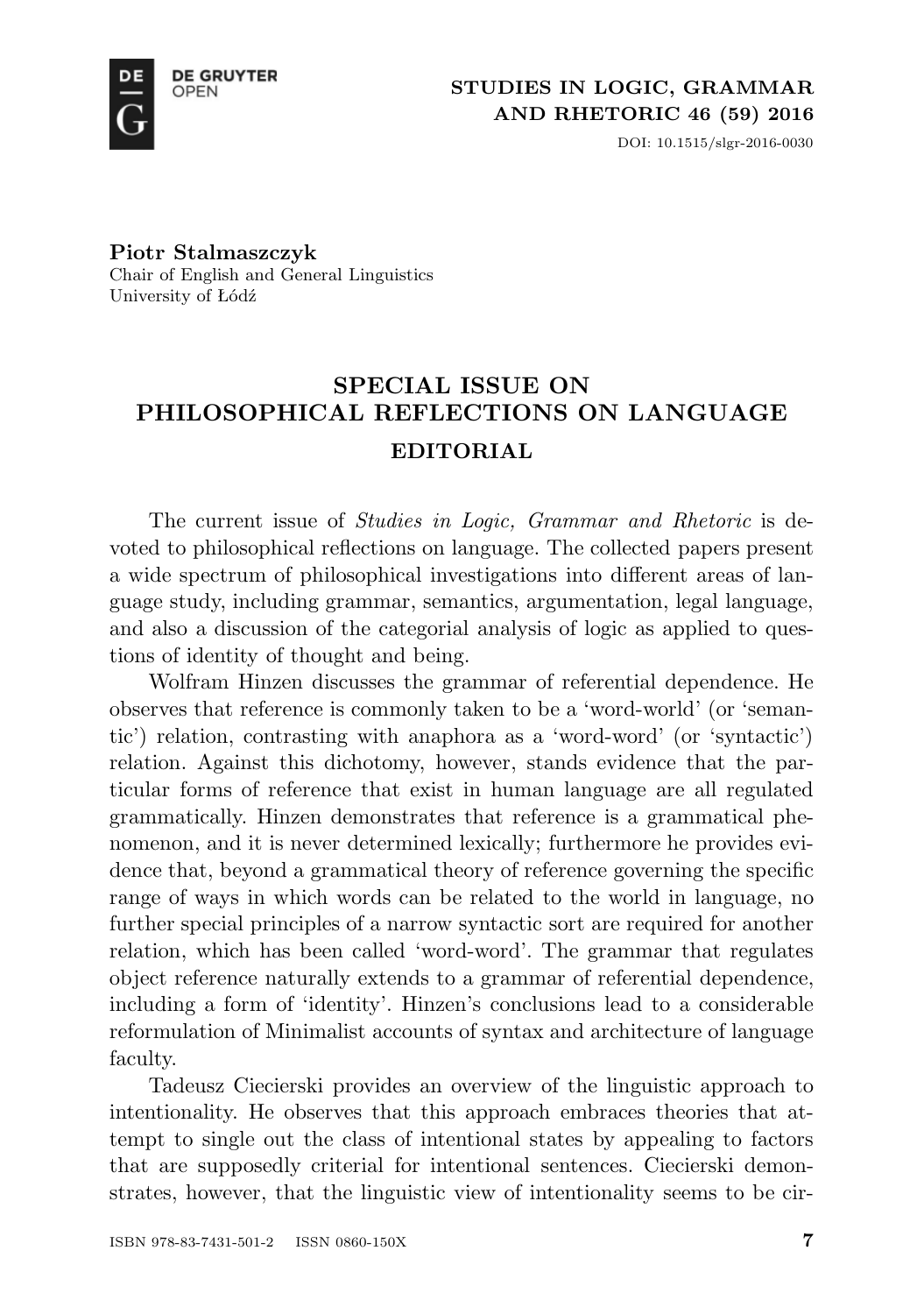cular and explanatorily futile (the criteria in question fail to distinguish the relevant class), which strongly suggests that it might be better to approach the concept of the intentional state in a more direct, and to a large extent non-linguistic, manner. According to Ciecierski such a different approach would combine semantic studies with ontological, methodological and formal considerations, as well as with inquiries into philosophical interpretations of empirical results. The author also suggests that instead of following the linguistic view it seems more theoretically desirable to investigate the extra-linguistic criteria of the intentional, criteria that explicitly make use of notions such as *aboutness*, *content*, *direction of fit*, *Meinongian incompleteness*, *encoding-exemplifying distinction*, *intentional explanation* or *intentional circularity*.

Katarzyna Kijania-Placek offers an analysis of indexical expressions and proper names used in proverbs. As the author observes, both indexicals and proper names contribute properties rather than objects to the propositions expressed when they are used in sentences interpreted as proverbs. According to the presented proposal, their contribution is accounted for by the mechanism of descriptive anaphora. Indexicals with rich linguistic meaning, such as 'I', 'you', or 'today', turn out to be cases of the attributive uses of indexicals, i.e. uses whose contribution relies on the linguistic meaning of the word. On the other hand, third person pronouns, names of locations as well as surnames are analyzed as non-attributive descriptive uses.

Two papers focus on predicates of taste (such as 'tasty', 'disgusting', 'astonishing', 'boring', 'cool', etc.) and disagreement. Dan Zeman observes that disagreement has played an important role in the current debate about the semantics of predicates of taste. Specifically, the intuition of disagreement has been used by certain parties to the debate (contextualists and relativists) to argue against their opponents by showing that they cannot account for this intuition and thus that they are incomplete. Relativists, in particular, have used this objection against the major competitor of their view, contextualism. However, Zeman concentrates in his contribution entirely on ability of the said trend *in itself* to provide a full answer to the challenge.

Natalia Karczewska views disagreement about taste as disagreement about the discourse, and analyzes metalinguistic negotiations about taste (predominantly within the framework of contextualism). She argues that even though the metalinguistic strategies provide a valuable insight into the ways the appearance of disagreement is produced, they are not entirely successful when it comes to accounting for faultless disagreement in the matters of taste.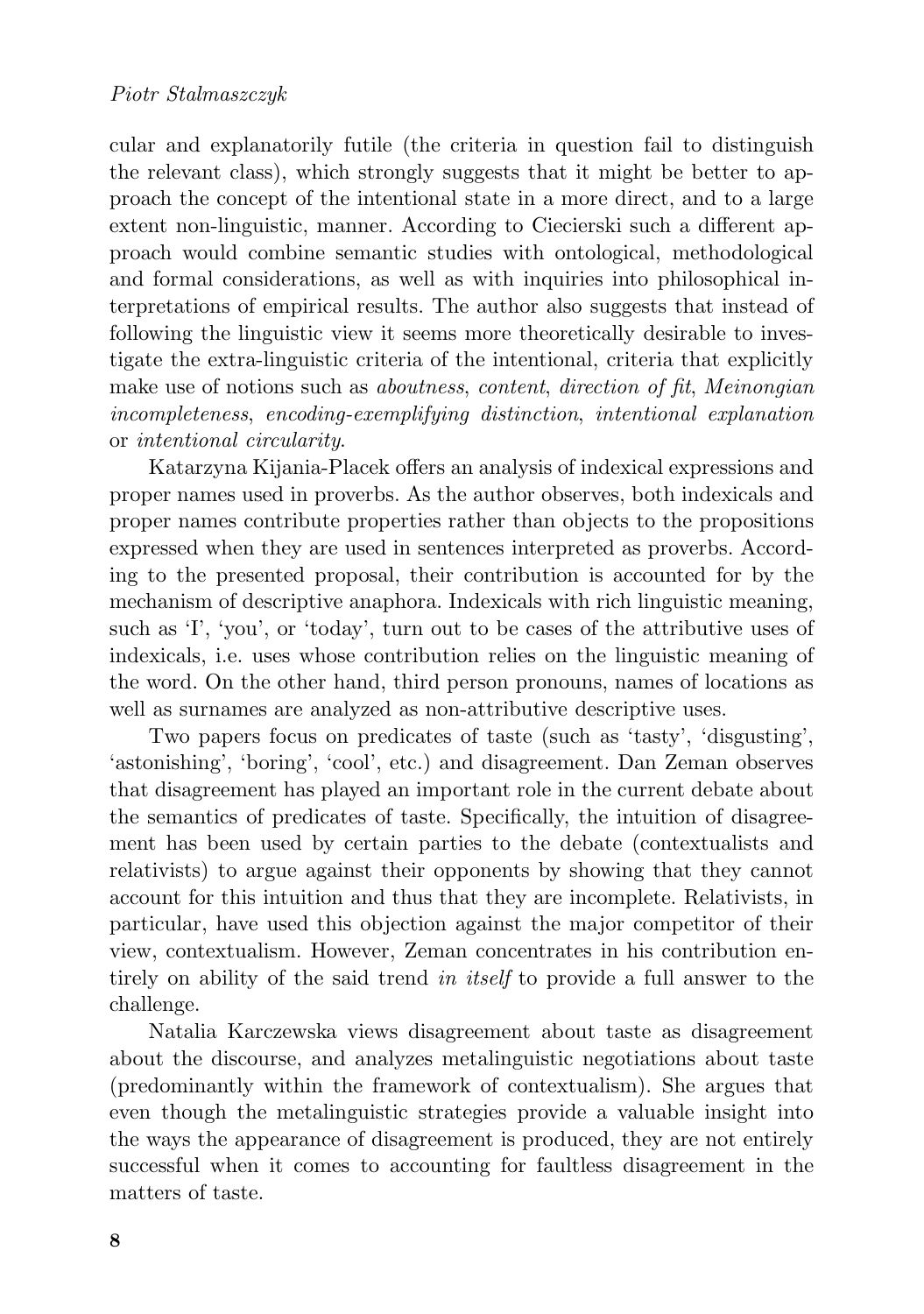The next contribution, by David Botting, moves from the topic of disagreement to that of confirmation. Botting discusses the relation between high confirmation and inductive validity. He argues that this relation depends on the kind of question to which the argument is meant to be providing an answer, and stresses that we should distinguish inductive generalization from inductive extrapolation even in cases where they might appear to have the same answer, and also from confirmation of a hypothesis.

Miguel López-Astorga investigates selected problems of the mental logic with the double negation, and argues for the necessity of a semantic approach. He observes that the double negation has always been carefully analyzed by different logical systems, from ancient times to the present. It is on of the issues that the current syntactic theories studying human reasoning, such as the mental logic theory, address today. López-Astorga claims that, in the case of some languages (such as Spanish), the double negation causes problems for the cognitive theories based mainly on formal schemata and supporting the idea of a universal syntax of thought in the human mind. Hence, he proposes that semantic frameworks such as that of the mental models theory seem to be to be compatible with the different grammatical particularities of every language, and therefore they are more appropriate for explaining the human inferential activity.

Paweł Grabarczyk discusses the notion of 'narrow content'. His contribution traces how the disappointment with the notion of linguistic meaning (i.e. Fregean 'sense') led to the shift towards a new, technical term of 'narrow content'. Grabarczyk mentions two important distinctions which have to be applied to the term in order to avoid confusion – the difference between context and functional theories of narrow content, and the difference between mental and linguistic narrow content. He argues that the most controversial combination of both distinctions is the idea of functional linguistic narrow content. Nevertheless this controversial notion of narrow content sheds some much needed light on several key semantic phenomena which might otherwise be difficult to explain, hence narrow content can be seen as a rightful descendant of the notion of meaning.

Justyna Grudzińska discusses semantics with dependent types for indefinites. She proposes a new semantics with dependent types for indefinites, encompassing both the data related to their exceptional scopal behavior, and the data related to their anaphoric (dynamic) properties. The proposal builds on the formal system combining generalized quantifiers with dependent types. The general/specific ambiguity in indefinites has been tied to the variability in type assignment and related in a uniform manner to the systematic dichotomy running through their scopal and dynamic behavior.